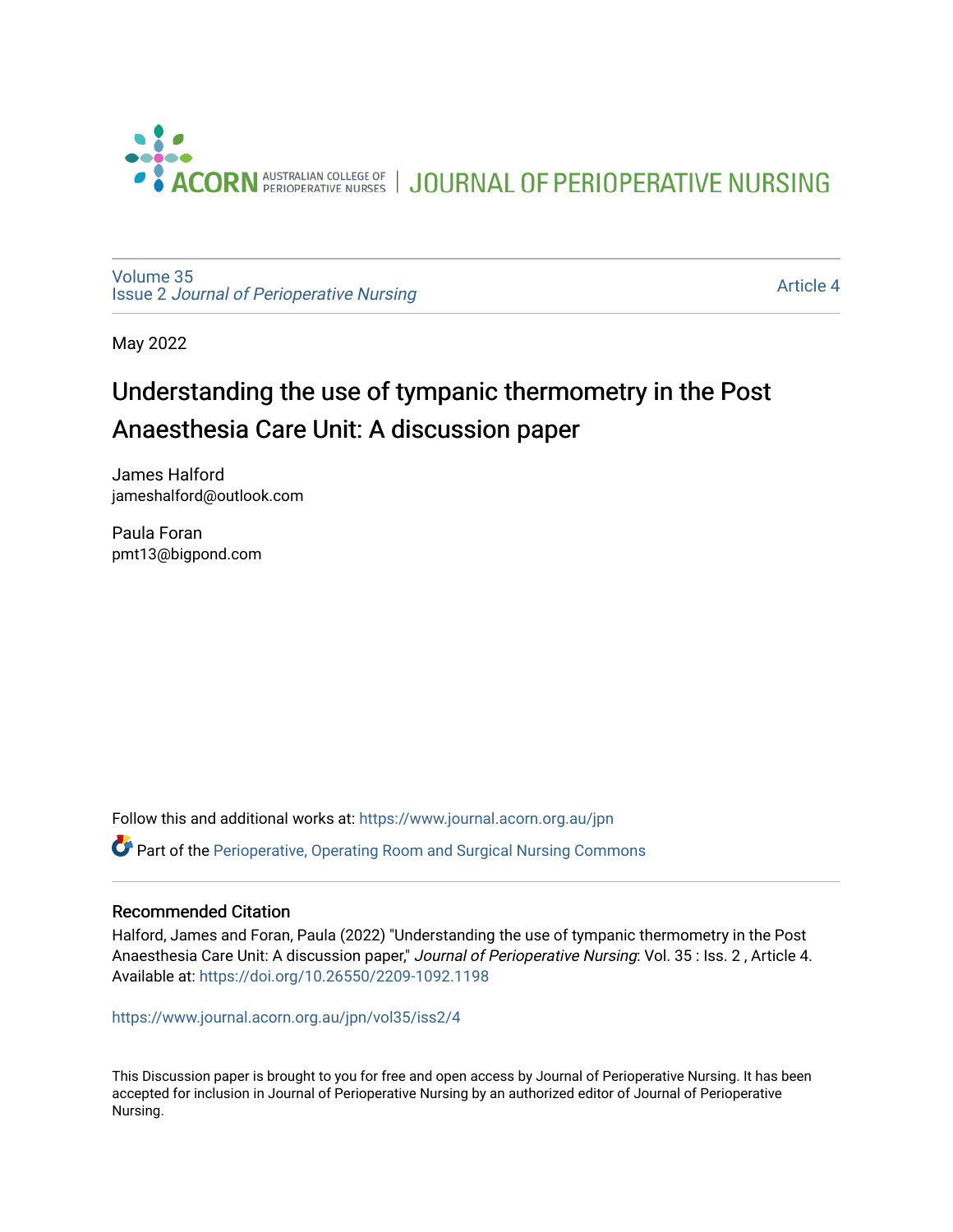#### Author

James Halford MCN, RN, MACORN, MACPAN

Dr Paula Foran PhD, RN, FACORN, FACPAN, MACN

# Understanding the use of tympanic thermometry in the Post Anaesthesia Care Unit: A discussion paper

#### Abstract

Inadvertent perioperative hypothermia (IPH) is an uncomfortable, dangerous and costly but preventable complication of surgery. For perioperative nurses to treat this condition, they must first have an accurate means of detecting it. In making clinical decisions based on patients' temperature, an important vital sign, nurses must understand how different thermometers work and be competent in their use. It is vital that patients have accurate core body temperature recorded when admitted to the Post Anaesthesia Care Unit (PACU). Infrared tympanic thermometers are a non-invasive tool regularly used by PACU nurses and provide a quick and easily obtained measurement that is a reflection of core body temperature. Despite this, uncertainty remains about the accuracy of tympanic thermometer readings and their ability to accurately estimate core temperature, leading to questions being raised about their acceptability in clinical use. This discussion paper will evaluate the use of tympanic thermometers within the PACU and identify their benefits, limitations and alternatives, as well as the competency requirements of the nurse. Clinical trials give varying results and more research is needed into both the use of tympanic thermometers in the PACU and the competence of the user.

Keywords: tympanic thermometry, temperature measurement, post-operative

#### **Introduction**

Inadvertent perioperative hypothermia (IPH) is an uncomfortable, dangerous and costly but preventable complication of surgery.1 For perioperative nurses to treat this condition, they must first have an accurate means of detecting it. The Post Anaesthesia Care Unit (PACU) nurse has a vital role in the management of patient thermoregulation.1 Temperature is an important part of patient vital signs and to make accurate assessments and clinical decisions based on a patient's temperature nurses must have an understanding how different thermometers work and be competent in their use.

The ACORN standard for hypothermia states that a patient's temperature should be taken 'within the hour prior to transfer to the perioperative department, on arrival to the preoperative holding area, immediately preceding induction of anaesthesia, every 15 minutes when forced air warming is used and every 30 minutes for all patients' during the operative process  $2, p.129$  The hypothermia standard also suggests that all patients should have their temperature taken on arrival to the PACU, at least every 15 minutes during their stay, before a decision is made about discharge to either stage 2 recovery or a surgical ward area and at the time of discharge.<sup>2, p.129</sup>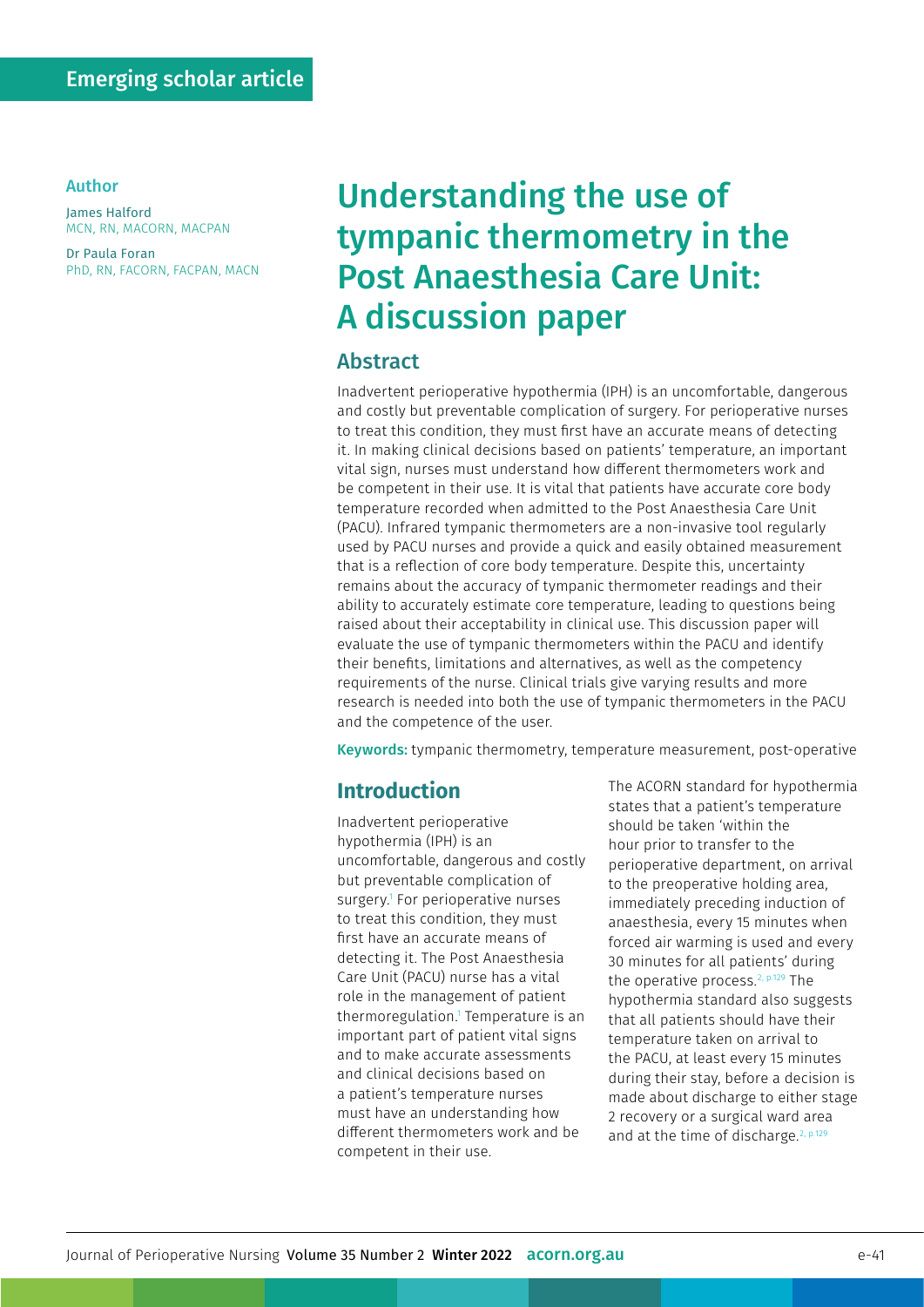The ACORN standard further suggests perioperative nurses should also follow the National Institute for Health and Care Excellence (NICE) recommendations.<sup>2</sup> The NICE highly recommends prevention of IPH and states that a patient's temperature should be taken using a device or product that either directly measures core temperature or records a direct estimate of core temperature.3 The NICE also reports that an accuracy to within +/- 0.5°C is acceptable in clinical use.3 The most common thermometer used to estimate core body temperature in the PACU is an infrared tympanic thermometer.<sup>4</sup> Although tympanic thermometry use is widespread, the use is subject to discussion and debate because of doubt about accuracy and reliability in the acute clinical and critical setting.5 Machin et al. 5 highlight the importance of accurately measuring core body temperature and acknowledge thermometry as a focal point in research findings that many clinicians distrust the performance of some commonly used peripheral thermometers.

From our reading on this subject four themes emerged – benefits of, limitations of and alternatives to tympanic thermometry and perioperative nursing competence. This discussion paper will explore the use of tympanic thermometry, under these themes, provide greater understanding of its current use and make recommendations for perioperative nursing practice.

### **Discussion**

Measurement of a patient's temperature in the PACU is a performance indicator as outlined by the Australian Commission on Safety and Quality in Health Care.6 The first important thing to understand is that there are two types of temperature readings, core and

shell.7 It is vital that patients have accurate core body temperature recorded when admitted to the PACU as this temperature reading provides important information to guide clinical judgment.7 Core temperature refers to the temperature within the contents of the skull, the thorax and the abdomen and most notably the hypothalamus.<sup>7</sup> Shell temperature refers to the skin, subcutaneous tissue and the limbs and is completely expendable to ensure the core temperature is maintained.7 In a haemodynamically unstable patient, or one that has experienced rapid thermal changes such as hypothermia, blood supply may be shunted away from vital organs making skin temperature a poor indicator of a patient's core temperature.7

It is also important to understand that these alterations to the vascular system may cause changes to blood pressure readings; thus, a hypothermic patient may be vasoconstricted which can elevate the blood pressure, even in the presence of hypovolaemia.<sup>8</sup> Similarly, a hyperthermic patient may be vasodilated; this can cause the blood pressure to fall.<sup>8</sup> Due to the connection between temperature and blood pressure, it is vital that normothermia be achieved prior to discharge to ensure accurate blood pressure readings have been obtained.8

During surgery, patients are frequently exposed to the cooler perioperative environment and in combination with body exposure and central nervous depression, due to general anaesthesia, this makes them prone to IPH.1 Equally, patients undergoing surgery may develop hyperthermia while in the PACU due to malignant hyperthermia or sepsis; therefore, it is vital that temperature readings are accurate when outside the acceptable range of 36.0°C to

37.5°C.<sup>1</sup> Both the ACORN standard<sup>2</sup> and the NICE guidelines $3$  recommend that temperature measurement be obtained at least every 15 minutes while the patient is in the PACU. The frequency of recording the patient's other vital signs should also be increased when a patient's temperature is outside of the clinically acceptable range.<sup>6</sup>

Rauch et al.<sup>9</sup> recommend that highly perfused anatomic structures such as the tympanic membrane, nasal pharynx and the distal oesophagus, which is adjacent to the left atrium. should be used for core temperature measurement. The gold standard of core body temperature measurement is the temperature obtained at the pulmonary artery<sup>9</sup>; however, a pulmonary artery catheter is very invasive and not present in PACU patients. Similarly, a temperature sensor positioned within the bladder and distal oesophagus provide accurate core body temperature but are also invasive and not always practical for patients emerging from anaesthesia in the PACU.<sup>4</sup> This has led to alternative methods for obtaining accurate estimates of core body temperature to be sought.

#### Benefits of tympanic thermometry

Tympanic thermometry has been embedded in clinical practice because of its ease of use and the speed with which measurements are displayed, allowing nurses to make clinical decisions and alterations to patient care based on accurate  $information$ .<sup>7</sup> Robertson and Hill<sup>10</sup> identify the benefits of tympanic thermometry including the ability to measure core temperature rapidly and close to the hypothalamus, convenience for patients and preservation of their dignity, and good hygiene when used with probe covers.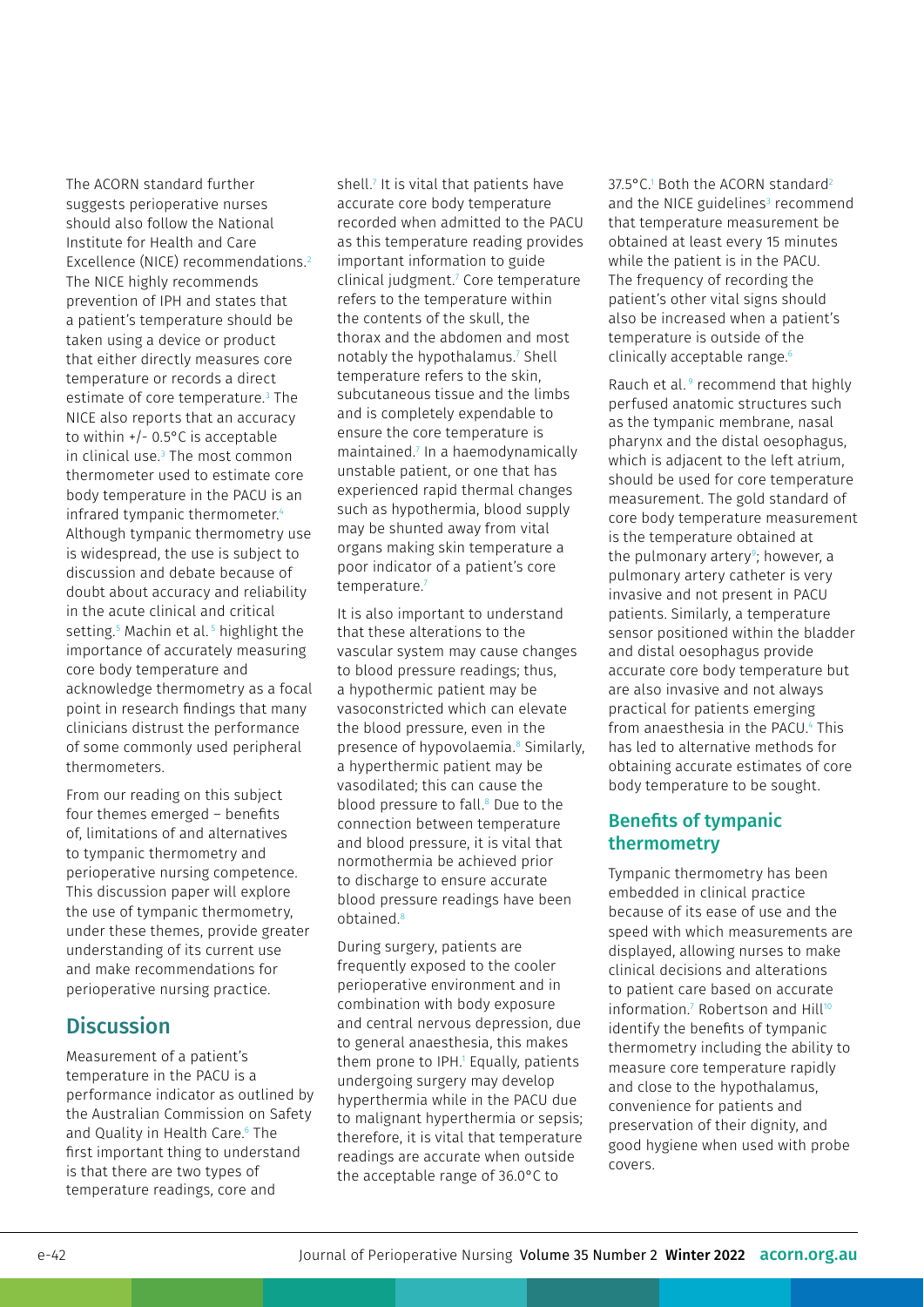Jevon and Joshi $11$  explain that the tympanic membrane blood supply is provided by the carotid artery, which also supplies blood to the hypothalamus. This allows the tympanic membrane to reflect core body temperature when other more invasive measures are not practical.12 Modern tympanic thermometers measure the temperature at the tympanic membrane by sensing the infrared radiation emitted by the tympanic membrane and through algorithms that convert the measurement into a temperature reading.13 Infrared tympanic thermometers used in a clinical environment must comply with the International Organization for Standardisation standard ISO 80601-2-56:201714 and comply with the Australian *Therapeutic Goods (Medical Devices) Regulations 2002*. 15

Niven et al.12 conducted a metaanalysis and systematic review of the accuracy of thermometers for estimating temperature. In their study they explored 75 studies (n = 8682) in which 52 studies were relevant to tympanic thermometers and concluded that peripheral thermometers, including tympanic thermometers, temporal artery thermometers and oral thermometers, did not have a clinically acceptable limit of agreement (LOA) when compared to pulmonary artery catheter temperature measurement.<sup>12</sup> However, Niven et al. did acknowledge an improvement in LOA between pulmonary artery temperature and tympanic measurement when the tympanic thermometers had been calibrated before use – the pooled mean difference in the calibrated group was -0.01 (-0.49°C to 0.47°C at 95% LOA) compared to  $-0.24$  ( $-1.61$ °C to 1.13°C at 95% LOA) in the non-

calibrated group.12 As a result of this information, Niven et al. recommend that when a central invasive thermometer is impractical then a tympanic thermometer that has been calibrated was the best alternative for accurate temperature readings in both adult and paediatric patients.12 Niven et al. also reported a +/-0.5°C correlation at 95 per cent for calibrated tympanic thermometers,12 placing them within the NICE guidelines of accuracy and acceptability for clinical use.<sup>3</sup>

In their scoping review of 35 studies which included healthy adults and patients who had cardiovascular and neurological emergencies, Mase et al.<sup>16</sup> noted an accurate correlation between tympanic thermometry and central target temperature management during both local and whole-body cooling. The ability for tympanic thermometers to track temperature changes associated with active cooling and active warming is crucial in the PACU where treatment of IPH is required.<sup>2-3</sup>

#### Limitations of tympanic thermometry

While tympanic thermometers are commonly used due to their ease of use, they do have limitations to do with clinical accuracy. In their two prospective observational studies (n = 100), Aykanat et al.<sup>4</sup> explored the reliability of tympanic thermometers and temporal artery thermometers compared to urinary bladder temperature and nasopharyngeal temperature in the PACU. Aykanat et al.4 concluded that neither tympanic thermometer or temporal artery thermometers were reliable compared to an indwelling catheter temperature sensor in the bladder, although they highlighted that the tympanic thermometers gave a

marginal improvement with a mean bias of 0.13°C (95% LOA +/-0.54°C) versus a mean bias of 0.15°C (95% LOA  $+/-1.4$ °C) in the temporal artery thermometer group.

In 2018, Ryan-Wenger et al.<sup>17</sup> in their meta-analysis of 197 articles recommended removal of all peripheral thermometers including tympanic thermometers from their hospital and a change of hospital policy to reflect this because of the inaccuracies compared to central temperature measurement. It should be noted that this outright exclusion of peripheral thermometers is not practical, and the use of invasive devises as recommended by Ryan-Wenger et al. is unacceptable in the PACU environment, as previously mentioned by Aykanat et al.4 There were also limitations within the study conducted by Ryan-Wenger et al.<sup>17</sup> in that 39 of the samples on tympanic thermometry were dated between 1994 and 2014, with only five being conducted after 2010. There have been several newer models of tympanic thermometers produced since this date range that were not included in the study conducted by Ryan-Wenger et al. The results may be different if the meta-analysis was repeated with these studies included.

More recent research comparing seven different commercially available thermometers (four digital infrared thermometers, one digital sublingual thermometer, one zero heat flux thermometer and one infrared thermal imaging camera) found that not all temperature monitoring techniques are equal, and recommended that tympanic thermometers are the most accurate commercially available system for the regular measurement of body temperature.<sup>18</sup>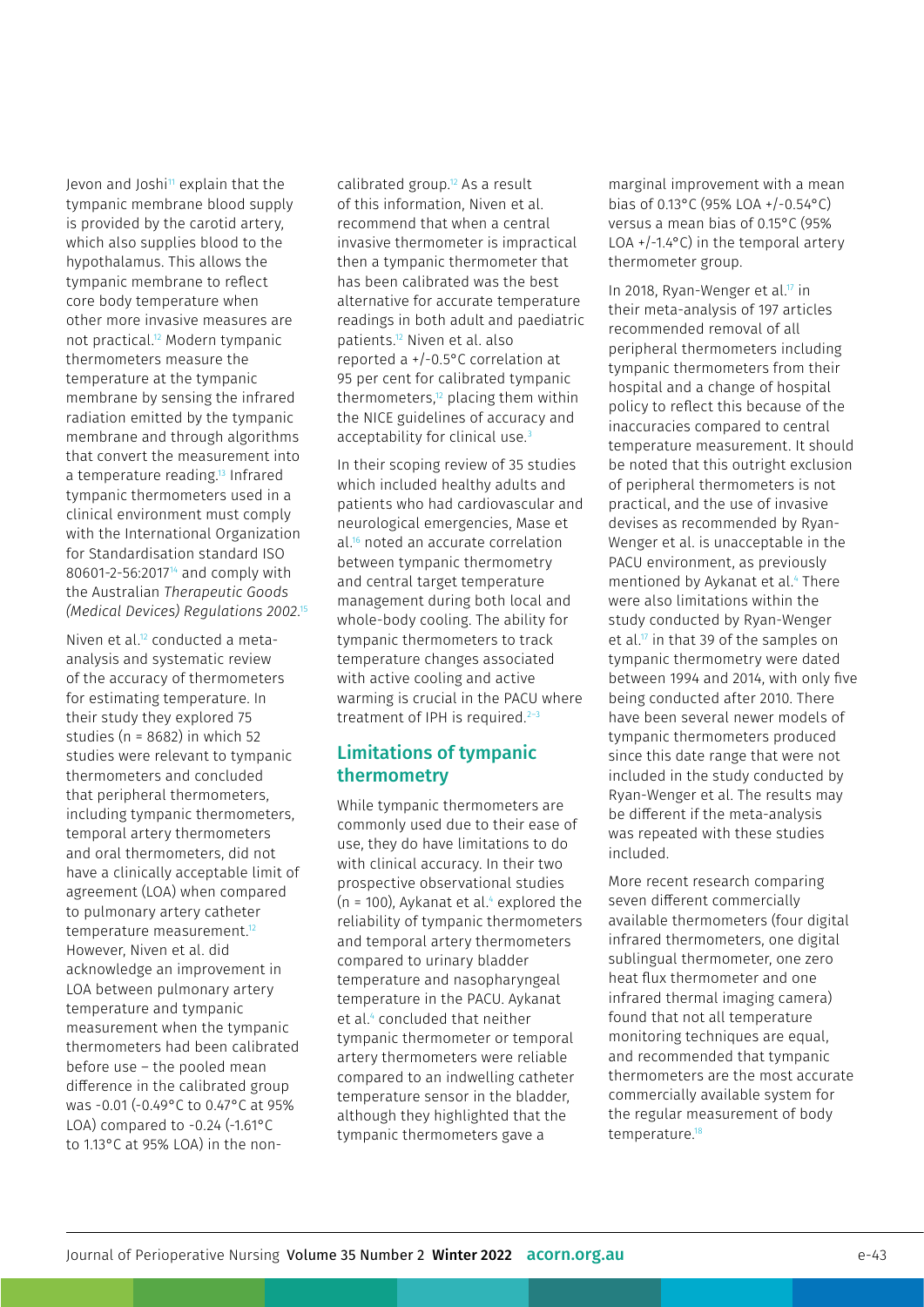#### Alternatives to tympanic thermometry

The variance in results obtained by studies researching the effectiveness of tympanic thermometers in accurately reflecting core body temperature leads to the question of whether alternative peripheral thermometers provide more accurate measurements. There are several different peripheral thermometers that exist that have been used in the PACU with varying levels of accuracy.19 One such device that has made its way into the PACU is the temporal artery thermometer.<sup>3</sup>

In findings from research conducted by Fong et al.<sup>20</sup> ( $n = 106$ ) temporal and forehead temperature readings were generally lower than tympanic readings and were unreliable in detecting fever. This was also supported by Minzola and Keele<sup>21</sup> who suggested that temporal artery thermometers had greater mean bias (-0.55 bias at 95% LOA -0.97 to 2.07) than tympanic thermometers (-0.37 bias at 95% LOA -0.79 to 1.54) when compared to rectal temperatures. Skin temperature, which depends on vasomotor tone and varies across the surface area, is affected by surgical procedures, central nervous system depression, environmental temperature and skin products such as alcohol-based skin preparation agents.22 Alcohol-based skin preparation can often cool skin down and, if a temporal artery thermometer or contact-free infrared thermometer is used, may provide a lower temperature reading than tympanic.<sup>22</sup>

This limits the choice further to oral and axillary temperature measurements. While both are easy to use, results can vary significantly.<sup>10</sup> Oral temperature measurement is also contraindicated in the unconscious patient and is affected by salivation and

therefore impractical in the PACU.10 Axiliary temperature measurement, on the other hand, does not assess core temperature and is affected by ambient and environmental temperatures and has been found to provide a lower reading than other methods in febrile patients.10 In hypothermic patients vasoconstriction occurs and thus axilla readings do not provide an accurate temperature measurement.7, 23

#### Competence of perioperative nurses

A common theme noted in the literature is the need for nurses to be competent in the use of different tympanic thermometers, <sup>24, 25</sup> and the need for regular calibration of these devices.12 Despite passing approval for clinical use and having acceptable ranges in test settings,<sup>5,</sup>  $13, 25$  accuracy when measuring tympanic temperature is dependent on the skill of the clinician and the technique they use. While there are several factors that may affect the reliability of tympanic thermometers, problems may be a result of user error.24, 25 It is vital that nurses are assessed as competent in the use of tympanic thermometers and familiar with the individual manufacture guidelines when undertaking temperature assessment.<sup>24, 25</sup> Jevon<sup>25</sup> explains that the temperature difference between the tympanic membrane and the opening of the ear canal can be as much as 2.8°C which contributes to inaccuracy when incorrect technique is used. Yeoh et al.<sup>26</sup> explain the importance in understanding how tympanic thermometry works and emphasise that knowledge is required about the correct positioning and the anatomy of the tympanic membrane. Yeoh et al.26 highlight that consistently obtaining the temperature at a specific focal spot on the tympanic

membrane increased accuracy and gave a reliable measurement. Nurses should ensure that the ear canal is free from any visible debris and insert the tympanic probe at the correct angle in the ear canal to achieve accurate results.<sup>27</sup> Consideration should also be given to patients who arrive in the PACU in the lateral position and the tympanic temperature should be taken from the ear that is facing up as this will reflect core temperature.<sup>28</sup>

## Conclusion

The literature presented in this discussion does not make a definitive recommendation about peripheral thermometers in measuring core temperature and fails to suggest alternative body temperature measurement strategies that are non-invasive for the PACU patient.

It does appear that when calibrated and used correctly by competent users tympanic thermometers are more reliable than temporal artery thermometers, axillary thermometers and oral thermometers for providing a best estimate of core temperature. It is therefore vital that all tympanic membrane thermometers are regularly calibrated and that PACU nurses are trained and assessed as competent in the use of the type of tympanic membrane thermometer used in their PACU. Several studies suggest that the newer generation of tympanic thermometers have a place in clinical practice, due to their ease of use and ability to provide an adequate estimate of core temperature, and these are recommended when invasive measurement is contraindicated.

Tympanic temperature measurement will continue to aid the PACU nurse to obtain a non-invasive core temperature measurement that is practical, cost effective and